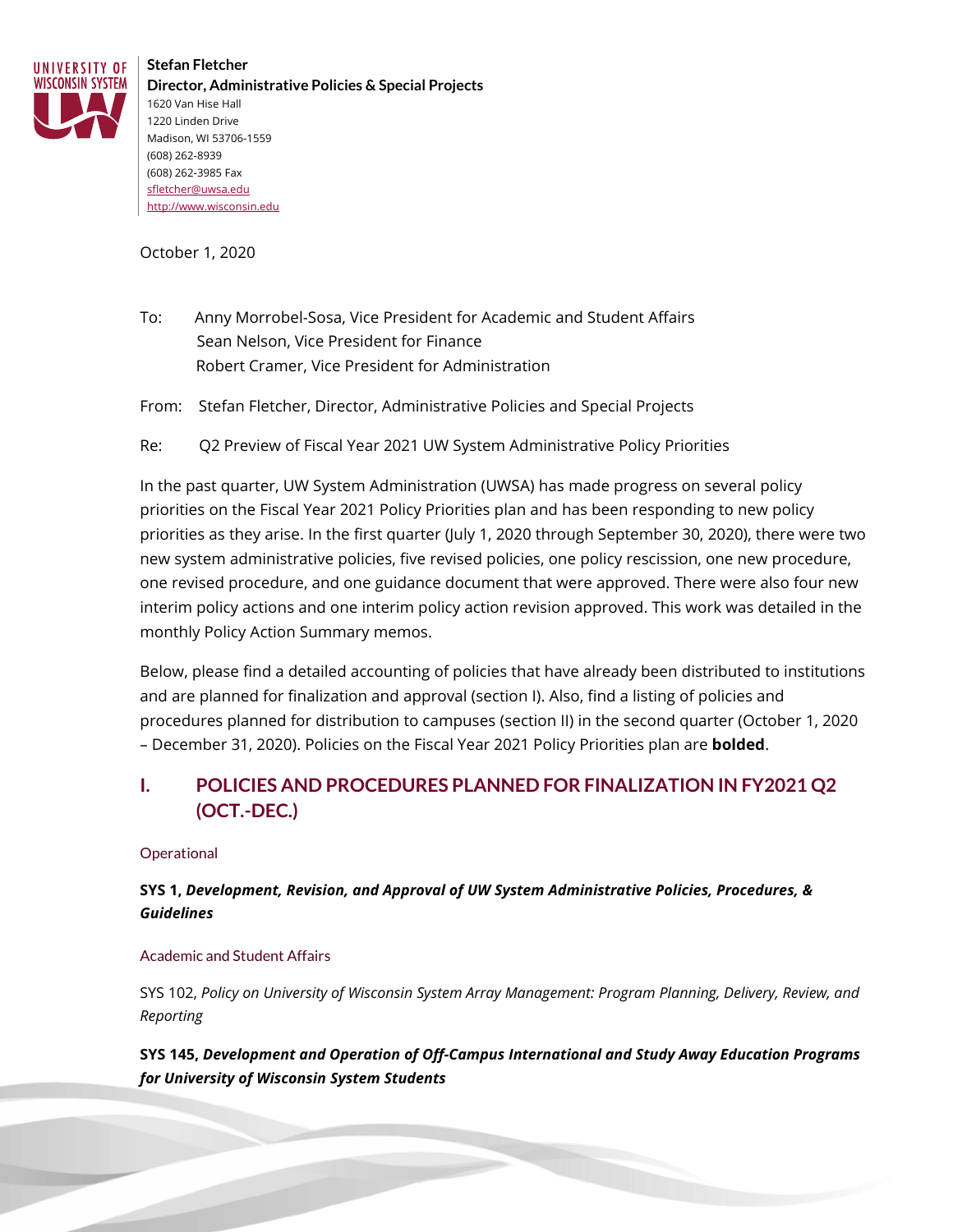SYS 146, *University of Wisconsin System Faculty and Academic Staff Abroad*

#### **SYS 160,** *Sabbatical Guidelines*

#### Human Resources

RESCISSION- SYS 235, *Personal Services Payments*

- SYS 236, *Utilization of Independent Contractors*
- SYS 237, *Utilization of Borrowed Employees/Employee Interchange Agreements*
- SYS 238, *Payments to Foreign Nationals*

Procurement

SYS 540, *Non-Competitive Procurement Contracts*

Capital Planning and Budget

SYS 910, *Leasing*

Information Security

#### **SYS 1000, Information Security: General Terms and Definitions**

SYS 1039, *Information Security: Risk Management*

SYS 1039.A, *Information Security: Risk Management Procedure*

- SYS 1039.B, *Information Security: Notification of Risk Acceptance*
- SYS 1040, *Information Security: Privacy Policy*

SYS 1040.A, *Information Security: Privacy Procedure*

University Personnel System Operational Policies

RESCISSION- SYS 1236, *Temporary Interchange*

SYS 1290, *Code of Ethics*

# **II. POLICIES AND PROCEDURES PLANNED FOR DISTRIBUTION TO CAMPUSES IN FY2021 Q2 (OCT.-DEC.)**

#### **Operational**

#### **SYS 2,** *Development, Revision, and Approval of Academic and Student Affairs Policies*

SYS 3, *Development, Revision, and Approval of Finance and General Administration Policies and Procedures*